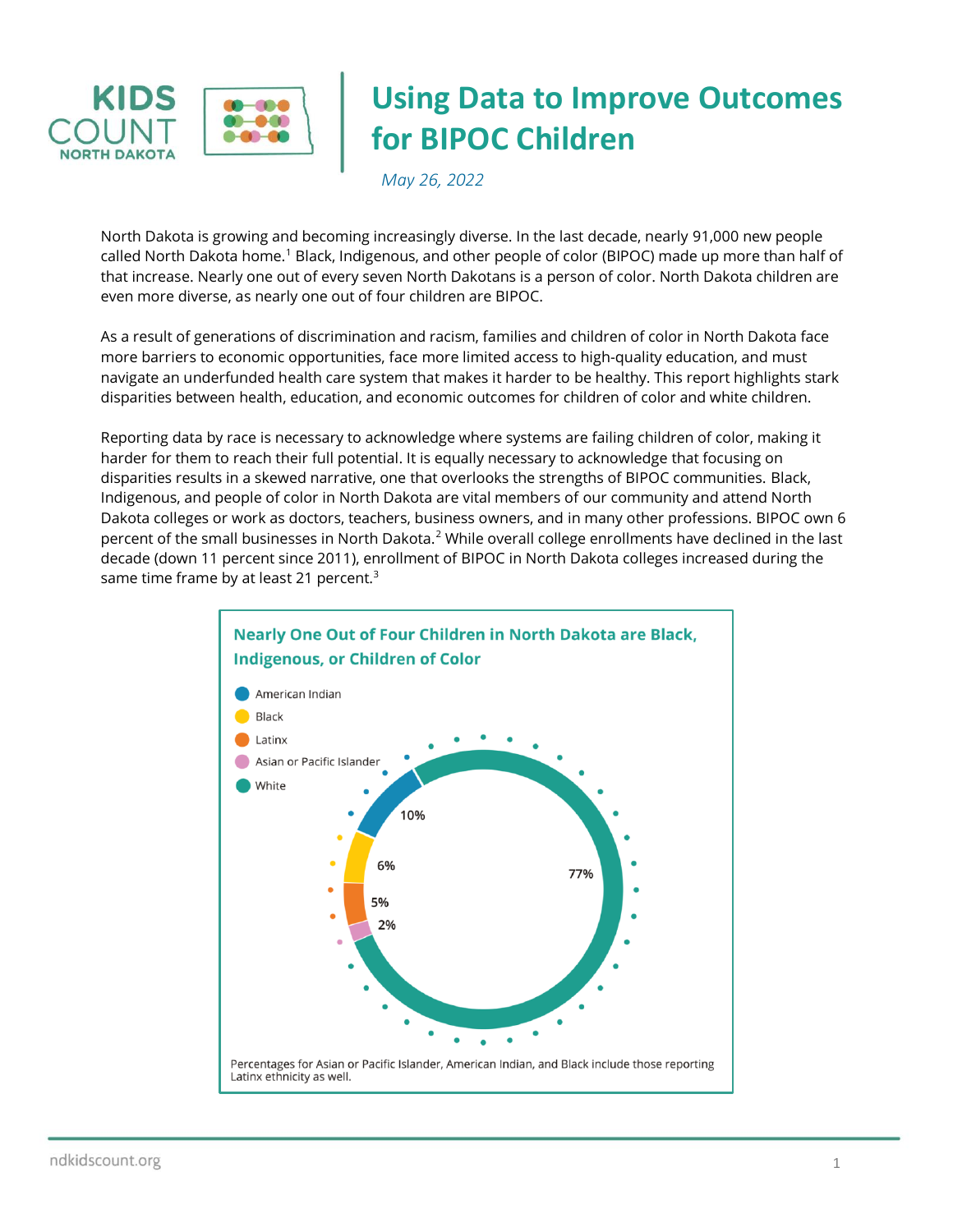<span id="page-1-0"></span>The stark disparities highlighted in the data are a direct result of policies and programs that have systemically discriminated against Black, Indigenous, and other people of color across many generations. For example, the federal government has failed to honor its treaty and trust responsibilities to provide health care, education, housing, economic development, and agricultural assistance in tribal communities.<sup>4</sup> The special trust relationship between the federal government and tribal nations obligates federal support for the general well-being of tribal communities in exchange for tribal land. The federal government's failure to uphold this trust relationship translates to underfunded community programs over many decades[.](#page-1-0)<sup>4</sup>



The federal government has also failed to honor treaties with tribal nations through forced relocation and loss of land. For example, two tribal nations within North Dakota lived and relied on land along the Missouri River. The fertile land provided resources for agriculture and economic security. When the federal government built dams along the Missouri River in the mid-20th century, tribal nations were forced to give up land that was rightfully theirs and relocate to land without the same access to natural resources.<sup>5</sup> The loss of this land was significant for tribal communities and made it harder to remain self-reliant and build economic prosperity. The stolen land paired with a lack of investment in the areas tribal nations were relocated to result in present-day disparities in access to utilities like electricity or broadband.[4](#page-1-0) Monthly electricity bills are 9 percent higher in counties that overlap with a tribal reservation in North Dakota compared to non-reservation counties.<sup>6</sup> Tribal reservations located within North Dakota also have more limited access to broadband than the rest of the state.<sup>7</sup>





Percent of Families with Access to Broadband

Data from U.S. Census Bureau, 2016-2020 American Community Survey 5-Year Estimates, Table S2801.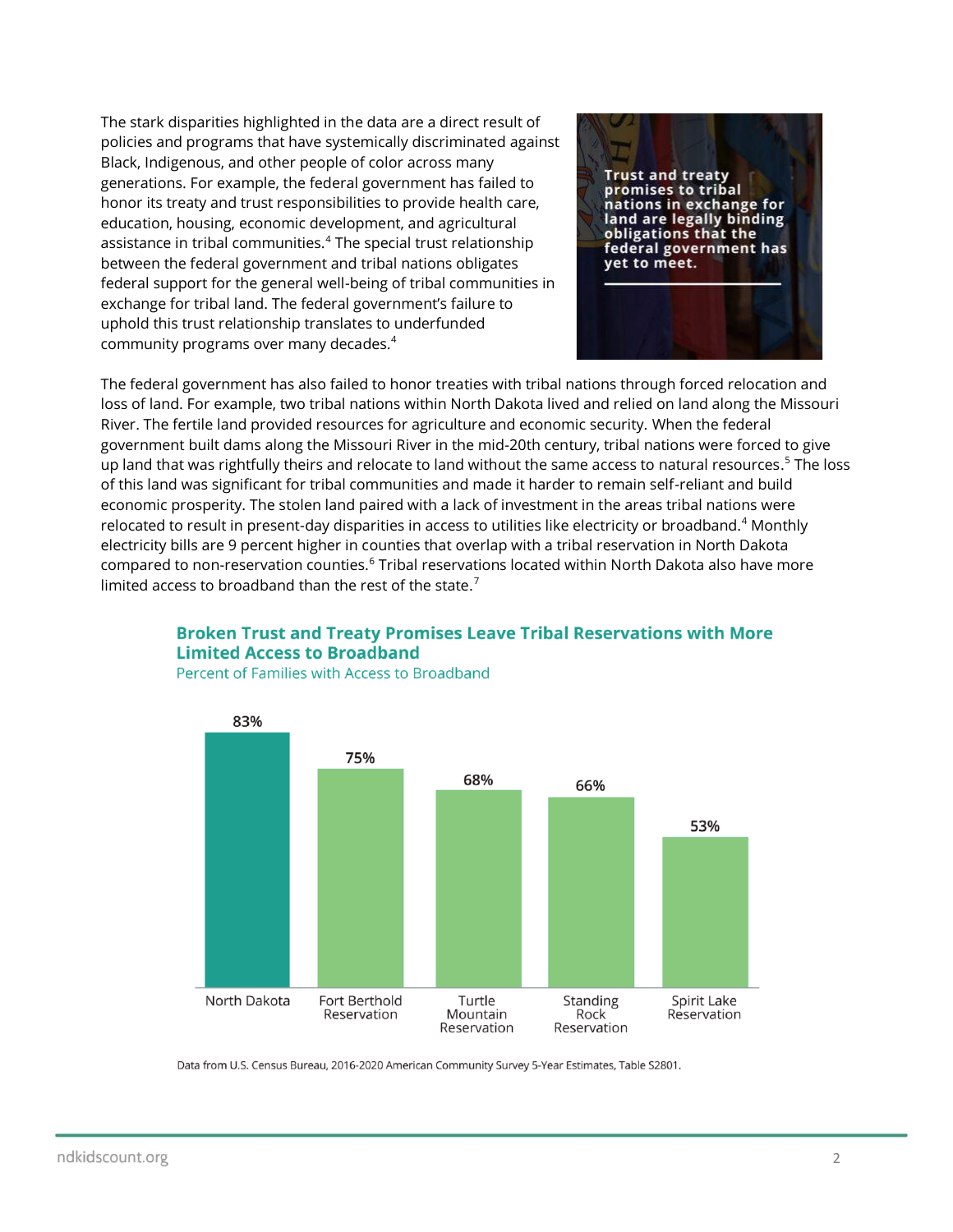The disparities highlighted in this report extend beyond broken treaties and underfunded federal programs. Discriminatory and racist policies, present throughout North Dakota's history, have made it harder for families of color to access the same opportunities as white families. A long history of housing discrimination in the U.S. is one reason why home ownership rates are lower for families of color. One example of this is the practice of redlining in the 1930s. Through this practice, the federal government designated certain neighborhoods lower quality based only on racial and ethnic prejudice. These neighborhood quality ratings were then used to determine whether a family qualified for a federal mortgage loan. Redlining was one discriminatory practice that systematically denied families of color access to purchasing homes.<sup>8</sup> While neighborhood quality maps were not drawn in North Dakota, discrimination in access to housing loans persists throughout the state.<sup>[8](#page-2-0)</sup> Even after controlling for income level, families of color are denied mortgage loans at a higher rate in North Dakota. Between 2004 and 2014, mortgage loan denial rates for American Indian and Latinx families were more than double the rate for white families within the same income bracket (24 percent for American Indian, 23 percent for Latinx, and 9 percent for white).<sup>9</sup> Home ownership matters when considering economic security and wealth accumulation across generations. Equity in a home is the largest financial asset for middle-income families.<sup>10</sup> When families of color are denied the same opportunities to purchase homes, they are also denied the opportunity to build wealth across their lifetime that can be passed on to their children. Housing discrimination is just one example of many for how past policies shape the reality for children and families of color today.

The legacy of discriminatory policies and broken treaties makes it imperative to consider data disaggregated by race so we can build a system that works better for children of color. As babies grow and learn throughout childhood and transition from adolescence to young adults, there are ways to ensure all North Dakota children have what they need to thrive.

# **BIPOC Children Face More Barriers to Growing Up Healthy**

Accessing prenatal care early in a pregnancy is one measure of how the health care system supports expecting parents. Early prenatal care has been shown to support better infant and maternal health outcomes.<sup>11</sup> While many families of color do start prenatal care during the first trimester, systemic barriers make it harder for more BIPOC families to access prenatal care early in their pregnancy.<sup>12</sup>

Disproportionate rates for prenatal care signals additional barriers families of color face when accessing health care. Young children need preventative health care visits as they grow and develop. All families and children should have health insurance to improve access to needed medical care. However, the barriers families of color face in our health care system go beyond simply having coverage. People of color have more

<span id="page-2-1"></span><span id="page-2-0"></span>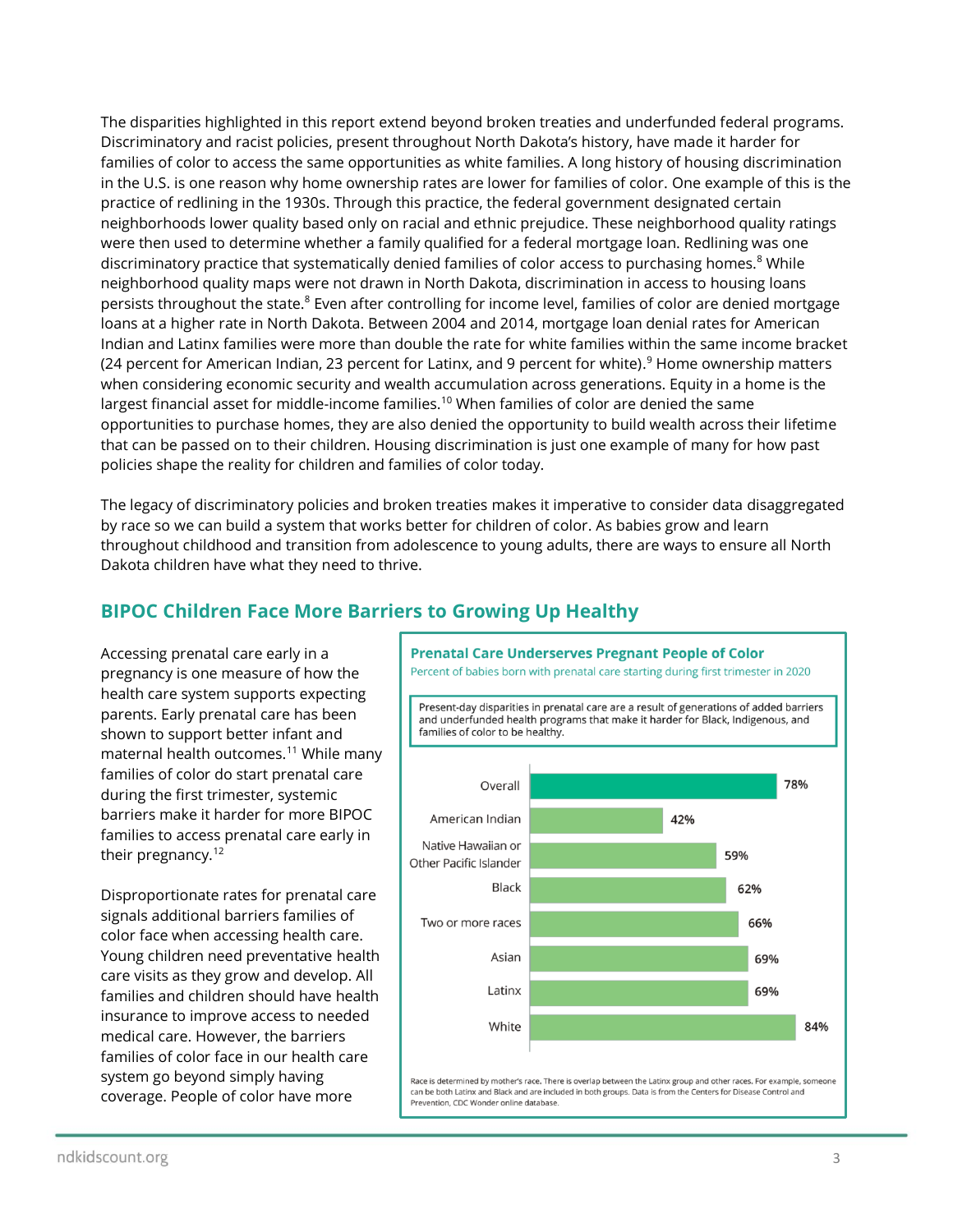limited access to providers and hospitals, have more difficulty finding culturally appropriate care, and experience lower quality of care.<sup>[11](#page-2-1)</sup> Many American Indian families rely on services provided by the Indian Health Service (IHS). The federal government is obligated to provide health care to American Indians as part of its trust responsibilities established through treaties with tribal nations. The federal government has chronically underfunded the IHS, receiving only 57 percent the per person funding as Medicaid (per person expenditures are \$4,078 for IHS and \$7,106 for Medicaid), leaving many American Indian families without access to full medical care when they need it.<sup>13,14</sup> Chronic underfunding of the IHS also means there is not enough funding to address all maintenance and facility costs, such as maintaining or purchasing medical equipment. This has left a backlog of projects that cost \$954 million and further limits IHS from offering comprehensive medical care for American Indian families.<sup>15</sup>

#### **Recommendations:**

- **Ensure that all children who are eligible for Medicaid are enrolled.** About 83 percent of eligible children participated in Medicaid in North Dakota.<sup>16</sup> This was the second lowest Medicaid participation rate in the nation and means 1 out of 5 eligible children are not enrolled.
- **Fund the Indian Health Service (IHS) at the same per person rate as Medicaid and provide funding to address the more than \$900 million in facility and maintenance backlog.**

## **BIPOC Families Face More Challenges in Achieving Economic Security**



Living above the poverty level is often used as a marker of economic security for families. Families living on limited income must make tough choices on how to pay for housing, food, utilities, and other costs just to meet their basic expenses. While all families should have the resources they need, the reality is that Black, Indigenous, and other children of color in North Dakota are more likely to live below poverty level.<sup>17</sup>

While having enough income to meet basic expenses is critically important, true economic security for families is more than income. Economic security for families is often accumulated over generations by building wealth. This could mean owning a home, investing in higher education without debilitating debt, or having savings to make it through hardships. However, not all families have had equal access to opportunities that build this type of economic security. Because of a history of discriminatory housing policies, Black, Indigenous, and other families of color are less likely to own their own homes in North Dakota.<sup>18</sup> Lower homeownership rates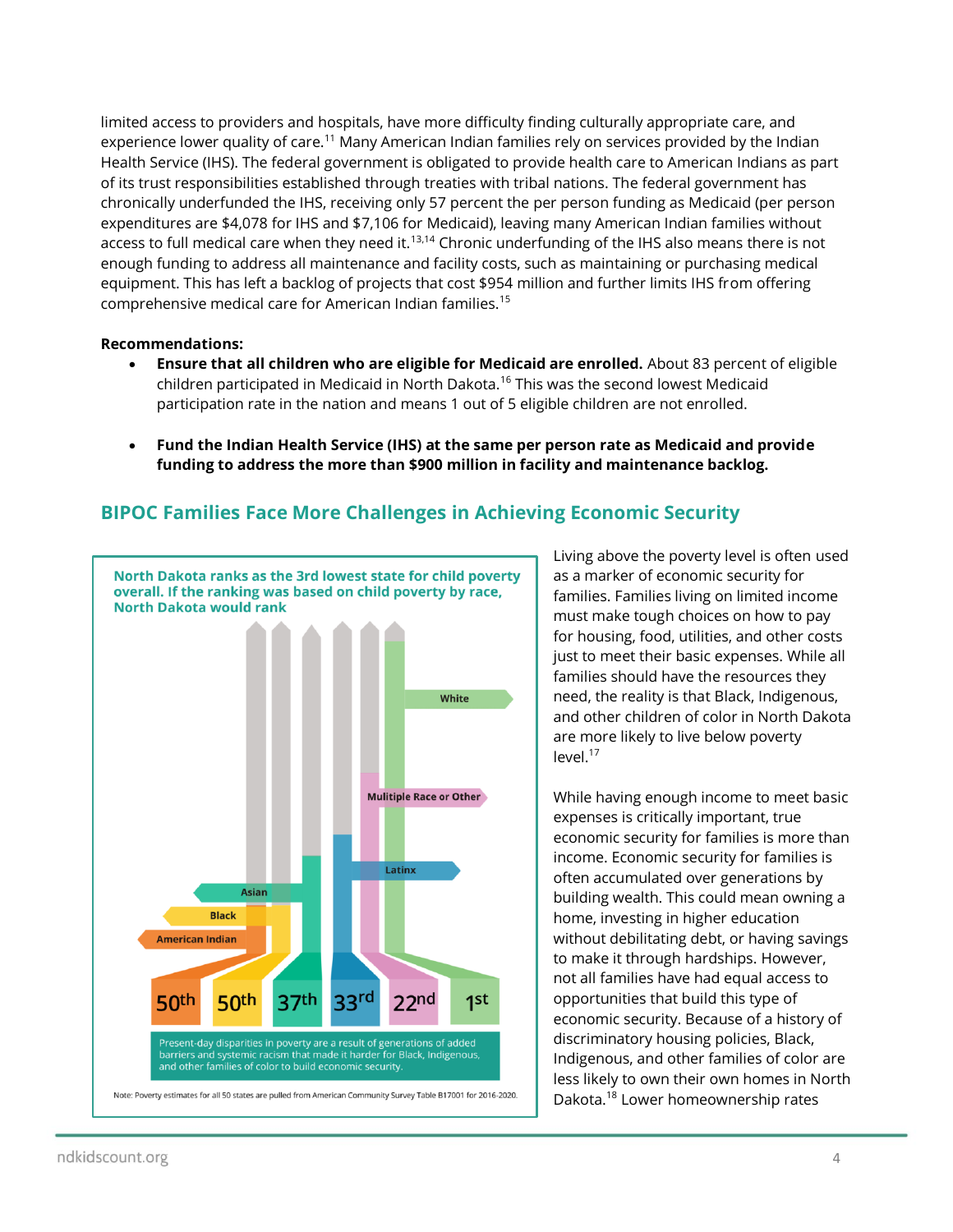today reinforce the racial wealth gap that past housing policies helped create, just in the same way that one's inability to own a home limits their ability to build wealth. This interaction helps perpetuate the racial wealth gap. The median net worth for white families was \$189,100 in 2019, where Black families had \$24,100 and Latinx families \$36,050.<sup>19</sup>

Economic security requires more than home ownership. Present-day disparities in economic security among American Indian families is a direct product of broken treaties, taking land for projects like dams, and forced relocation to areas with fewer natural resources. Over generations, the failure of the federal government to invest in tribal communities results in present-day disparities in infrastructure for things like electricity and internet. To advance economic security in tribal communities, the federal government must work against the consequences of its past policy choices and make better investments in energy needs in Indian Country.

#### **Recommendations:**

- **Invest in tribally led projects that strengthen rural climate and energy democracy.** Federal and state investments in energy democracy for Indian Country can help make utilities more affordable and reliable and provide high-speed internet to more tribal communities.
- **Raise the minimum wage in North Dakota**. A single parent with one child who works 40 hours a week at minimum wage (\$7.25 per hour) makes \$15,080 a year, or less than poverty-level wages.

## **More Supports Needed for All Students to Succeed in School**

A high school education is important to success later in life. Research consistently shows that youth who graduate from high school earn more money over their lifetime.<sup>20</sup> High school graduates also are less likely to engage in behaviors like smoking and have a stronger support network.<sup>21</sup>

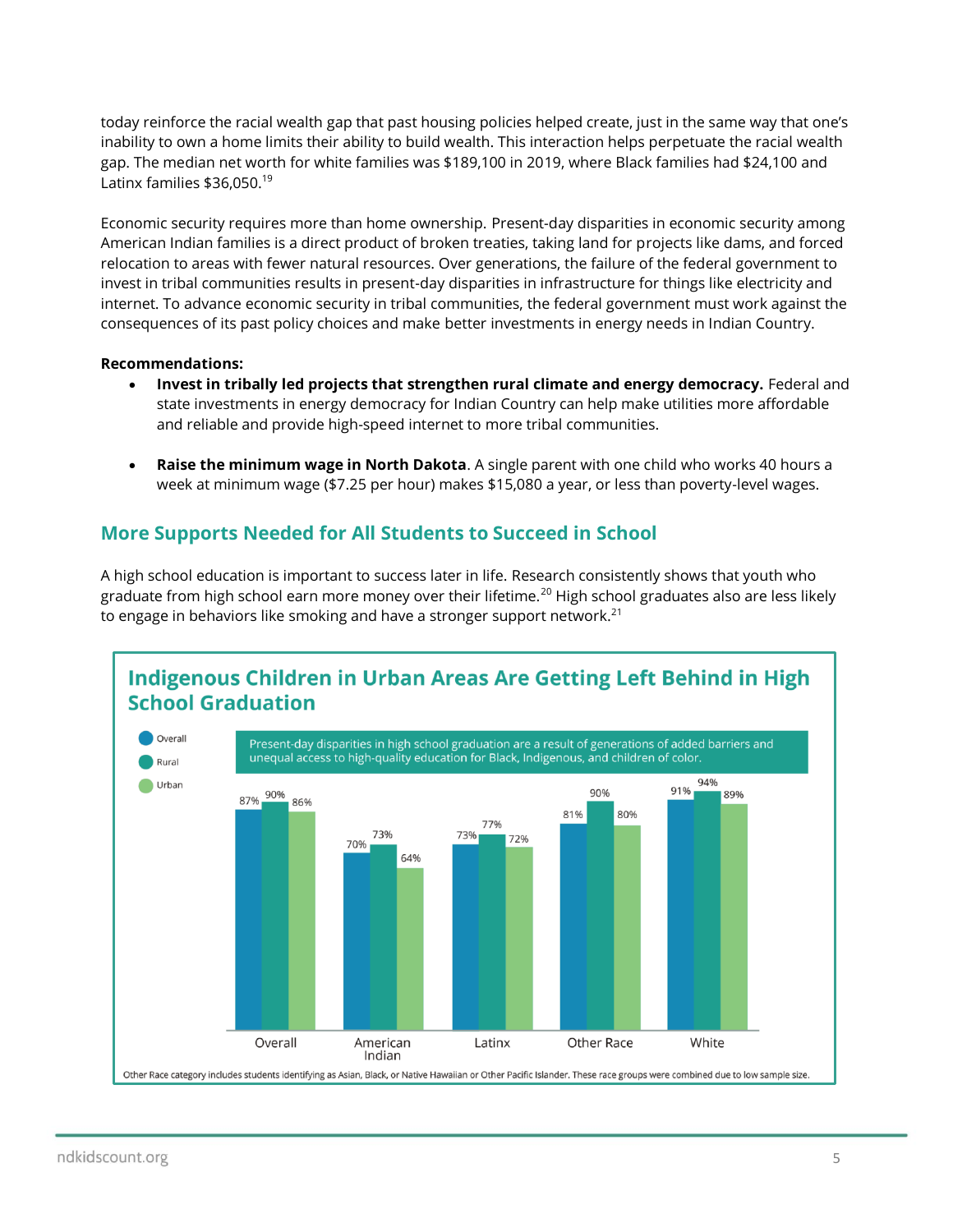<span id="page-5-0"></span>In North Dakota, Black, Indigenous, and other youth of color experience lower graduation rates compared to their white peers.<sup>22</sup> American Indian students in urban school settings experience even more barriers to graduation, where 64 percent of American Indian students in urban districts graduate high school compared to 86 percent of all students in urban districts.<sup>[22](#page-5-0)</sup> Many factors impact student success and ultimately influence whether a student graduates from high school. For example, Indigenous students are less likely to attend preschool and have less experienced teachers throughout their time in school[.](#page-1-0) <sup>4</sup> BIPOC students in North Dakota are also more likely to be disciplined and are referred to law enforcement at double the rate of their white peers.<sup>23</sup> These factors make it harder for BIPOC students to stay on track and succeed academically.

One strategy for improving academic success for American Indian students is to incorporate more culturally based education into the curriculum.<sup>[4](#page-1-0)</sup> Native American history is a required part of the fourth and eighth grade curriculum in North Dakota, since legislators passed Senate Bill 2304 in 2021.<sup>24</sup> School curriculum that includes American Indian culture, heritage, and history can help Indigenous students feel a sense of belonging and improve their academic success.<sup>25</sup> Ensuring public schools and educators have the training and resources to fully implement the new Native American curriculum is one way to foster a more culturally relevant education for the 89 percent of Indigenous students that attend public schools in North Dakota.<sup>26</sup>

## **Recommendations:**

- **Ensure more equitable and accountable funding that supports students of color in public schools.** Ensure input from tribal communities and families of color as decisions are made for supporting Black, Indigenous, and youth of color.
- **Ensure schools and educators have the resources needed to fully implement the Native American curriculum requirements.** A more inclusive curriculum that includes Native American history can help Indigenous students feel a sense of belonging and improve academic success.

# **Disparities Persist into Young Adulthood**

Not all youth have access to resources and opportunities as they transition from adolescence to adulthood. One out of every four North Dakota young adults (age 18 to 24) live in poverty, a rate more than double any other age group in the state.<sup>27</sup> Additional education is one tool for young adults to gain skills and training after high school. In the last decade, college enrollment increased by 4 percent for Asian students, 10 percent for Black students, 73 percent for Latinx students, and 175 percent for those identifying as more than one race[.](#page-0-0)<sup>3</sup> Likely due to disparities in graduation rates and the disproportionately high cost of college relative to median income, college enrollment for American Indian students declined at the highest rate (28 percent) of any group in the last decade, signaling a need for more support for Indigenous student success. $3$ 

Five tribal colleges operate within North Dakota and enroll nearly 14,000 students.<sup>[3](#page-0-0)</sup> Black, Indigenous, and other students of color make up 95 percent of the student population at tribal colleges within North Dakota. Tribal colleges provide an important pathway to higher education for American Indian students that is more accessible, affordable, and culturally relevant. College enrollment is just one pathway to gain additional skills and knowledge on the path to a career but may be out of reach for people who cannot afford the cost of tuition or must balance the demands of work and home. Programs like apprenticeships and work-study programs that combine education and employment opportunities are an important pathway for youth to gain the skills they need for a career.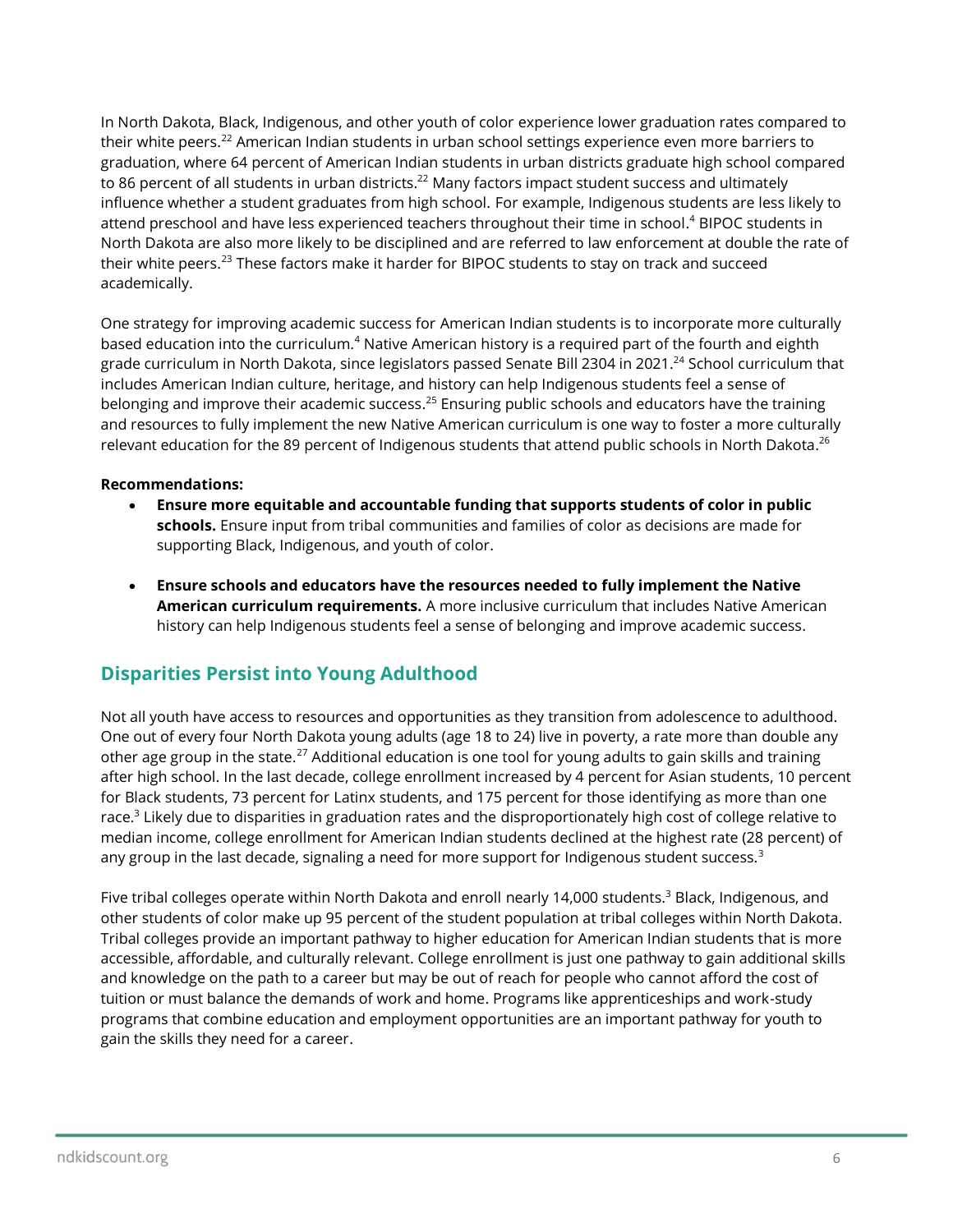While higher education is an important tool for many young adults to secure a well-paying job, education alone does not account for the wage gap. People of color with a bachelor's degree or higher earn four dollars less in median hourly wage compared to their white peers with the same education.<sup>28</sup> This difference means losing out on \$8,320 per year and nearly a quarter of a million dollars less over a 30-year career.

| Race              | Hourly<br>Wage | Yearly<br>Earnings | 30-Year<br>Earnings |
|-------------------|----------------|--------------------|---------------------|
| People of color   | \$22           | \$45,760           | \$1,372,800         |
| White             | \$26           | \$54,080           | \$1,622,400         |
| <b>Difference</b> | \$4            | \$8,320            | \$249,600           |

### **Recommendations:**

- **Work with employers to invest in apprenticeships and work-study programs.** Programs that combine education and employment opportunities are an alternative for young people who cannot afford college or must balance the demands of work and home.
- **Cover tuition at all North Dakota higher education institutions for tribal members.** More accessible higher education is a path for American Indian students to pursue a degree.

## **Conclusion**

All children deserve to be healthy, pursue education, and have the economic resources they need to thrive. Yet Black, Indigenous, and other children of color in North Dakota continue to face barriers along the way to reaching their full potential. Implementing solutions that address inequities is good for North Dakota and necessary to close the gap in health, education, and economic outcomes for BIPOC children.

<sup>&</sup>lt;sup>1</sup> Missouri Census Data Center, Population Estimates by Age, "[North Dakota 2010-2020,](https://mcdc.missouri.edu/applications/population/by-age/report.php?s=38&y=2020%7C2010&d=3%7C5%7C7%7C9%7C4%7C6%7C8%7C10%7C11%7C12&a=0-17%7C0-4%7C18-24)" accessed on Apr. 14, 2022.

<sup>&</sup>lt;sup>2</sup> U.S. Small Business Administration, Office of Advocacy, "[2021 Small Business Profile North Dakota,](https://cdn.advocacy.sba.gov/wp-content/uploads/2021/08/30142548/Small-Business-Economic-Profile-ND.pdf)" accessed on Apr. 14, 2022. <sup>3</sup> Institute of Education Sciences, National Center for Education Statistics, "[Enrollment trends by race/ethnicity and gender,](https://nces.ed.gov/ipeds/SummaryTables/report/270?templateId=2700&years=2020,2019,2018,2017,2016,2015,2014,2013,2012,2011&expand_by=0&tt=aggregate&instType=1)" accessed on Apr. 14, 2022.

<sup>4</sup> U.S. Commission on Civil Rights, "[Broken Promises: Continuing Federal Funding shortfall for Native Americans](https://www.usccr.gov/files/pubs/2018/12-20-Broken-Promises.pdf)," Dec. 2018.

<sup>&</sup>lt;sup>5</sup> State Historical Society of North Dakota, "Lesson 1: Changing Landscapes, Topic 1: Garrison Dam and Diversion, Section 3: The [Taking](https://www.ndstudies.gov/gr8/content/unit-iv-modern-north-dakota-1921-present/lesson-1-changing-landscapes/topic-1-garrison-dam-and-diversion/section-3-taking)," accessed Apr. 18, 2022.